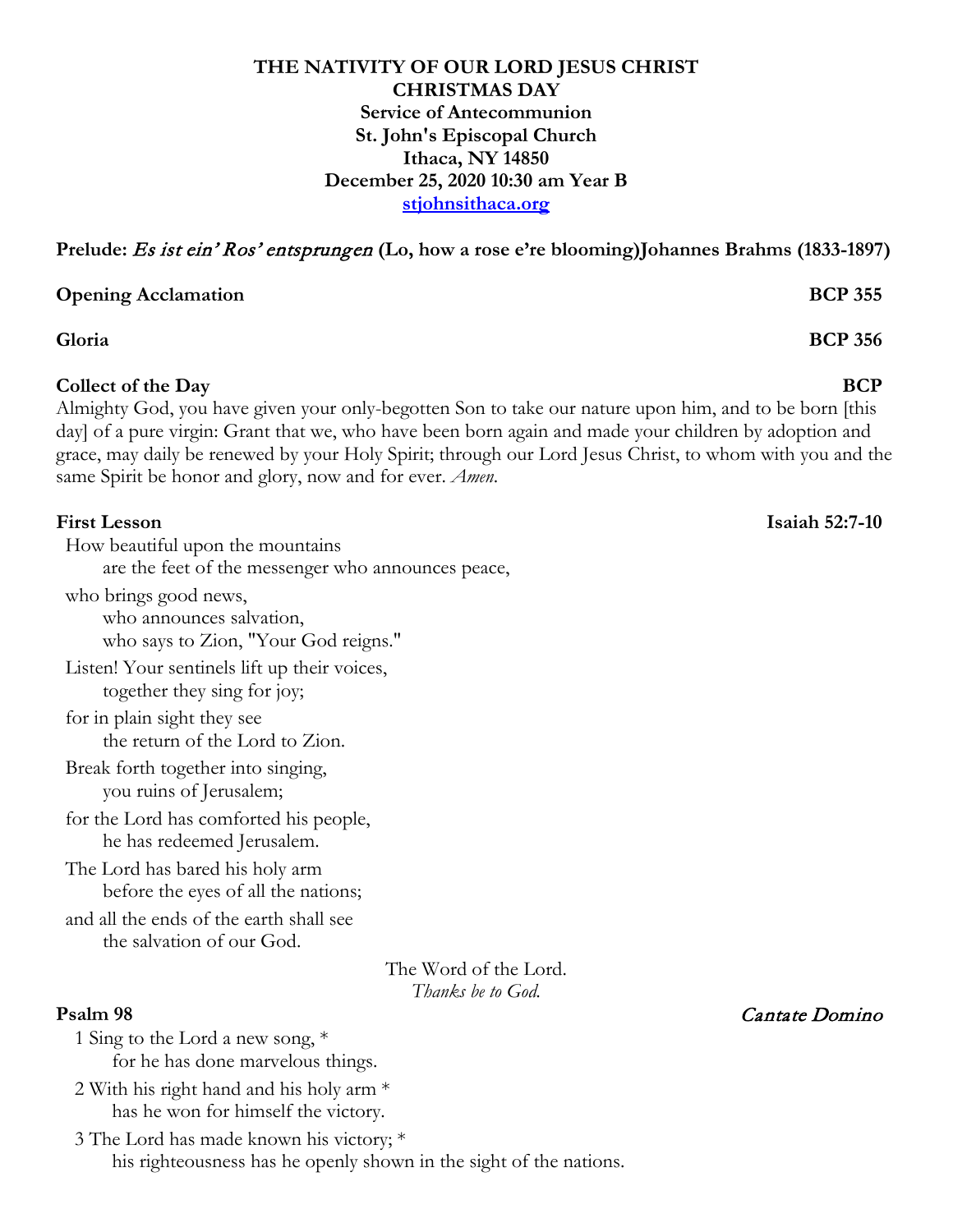- 4 He remembers his mercy and faithfulness to the house of Israel, \* and all the ends of the earth have seen the victory of our God.
- 5 Shout with joy to the Lord, all you lands; \* lift up your voice, rejoice, and sing.
- 6 Sing to the Lord with the harp, \* with the harp and the voice of song.
- 7 With trumpets and the sound of the horn \* shout with joy before the King, the Lord.
- 8 Let the sea make a noise and all that is in it, \* the lands and those who dwell therein.
- 9 Let the rivers clap their hands, \* and let the hills ring out with joy before the Lord, when he comes to judge the earth.
- 10 In righteousness shall he judge the world  $*$ and the peoples with equity.

### **Epistle Hebrews 1:1-12**

Long ago God spoke to our ancestors in many and various ways by the prophets, but in these last days he has spoken to us by a Son, whom he appointed heir of all things, through whom he also created the worlds. He is the reflection of God's glory and the exact imprint of God's very being, and he sustains all things by his powerful word. When he had made purification for sins, he sat down at the right hand of the Majesty on high, having become as much superior to angels as the name he has inherited is more excellent than theirs.

For to which of the angels did God ever say,

"You are my Son;

today I have begotten you"?

### Or again,

"I will be his Father, and he will be my Son"?

And again, when he brings the firstborn into the world, he says,

"Let all God's angels worship him."

### Of the angels he says,

"He makes his angels winds,

and his servants flames of fire."

But of the Son he says,

"Your throne, O God, is forever and ever,

and the righteous scepter is the scepter of your kingdom.

You have loved righteousness and hated wickedness;

therefore God, your God, has anointed you

with the oil of gladness beyond your companions."

### And,

"In the beginning, Lord, you founded the earth,

and the heavens are the work of your hands;

they will perish, but you remain;

they will all wear out like clothing;

like a cloak you will roll them up, and like clothing they will be changed.

But you are the same,

and your years will never end."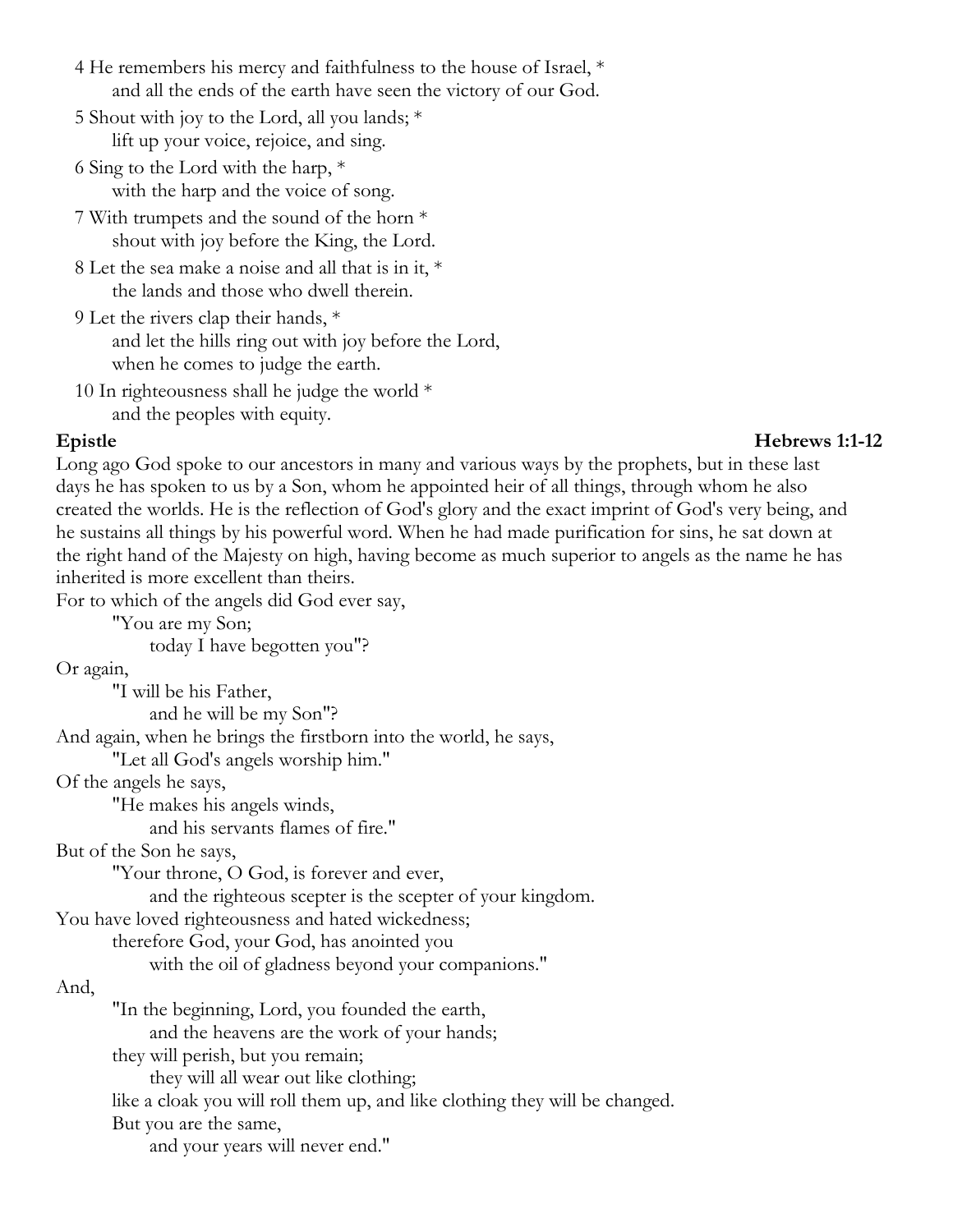## The Word of the Lord. *Thanks be to God.*

**Anthem**: Whence comes this lovely fragrance (*Quelle est cette odeur agréable*) French Carol, arr. by C. R. Thoburn, 1989

# **Gospel John 1:1-14**

# The Gospel of our Lord Jesus Christ according to. *Glory to you, Lord Christ.*

In the beginning was the Word, and the Word was with God, and the Word was God. He was in the beginning with God. All things came into being through him, and without him not one thing came into being. What has come into being in him was life, and the life was the light of all people. The light shines in the darkness, and the darkness did not overcome it.

There was a man sent from God, whose name was John. He came as a witness to testify to the light, so that all might believe through him. He himself was not the light, but he came to testify to the light. The true light, which enlightens everyone, was coming into the world.

He was in the world, and the world came into being through him; yet the world did not know him. He came to what was his own, and his own people did not accept him. But to all who received him, who believed in his name, he gave power to become children of God, who were born, not of blood or of the will of the flesh or of the will of man, but of God.

And the Word became flesh and lived among us, and we have seen his glory, the glory as of a father's only son, full of grace and truth.

> The Gospel of the Lord. *Praise to you, Lord Jesus Christ.*

**Sermon The Rev. Megan Castellan**

# **The Nicene Creed BCP 358**

# **Prayers of the People**

The Word has been made flesh, the light of God's love has broken through our darkness, the Daystar from on high now shines in our hearts. Filled with the joy of Jesus' birth, let us pray together in the power of his Spirit, responding, "Lord, hear our prayer."

+ That the Prince of Peace may guide the leaders of the nations, and all men and women everywhere, into the ways of freedom and truth; let us pray. Lord, hear our prayer.

+ For Justin, Archbishop of Canterbury, Michael, Presiding Bishop of our Church, and DeDe, our Bishop, that they may guide us in our journey to Bethlehem, uniting the whole Church as we live into our spiritual kinship with one another; let us pray.

Lord, hear our prayer.

+ For those for whom the darkness has suffocated hope: the lonely, the fearful, the hungry, and those who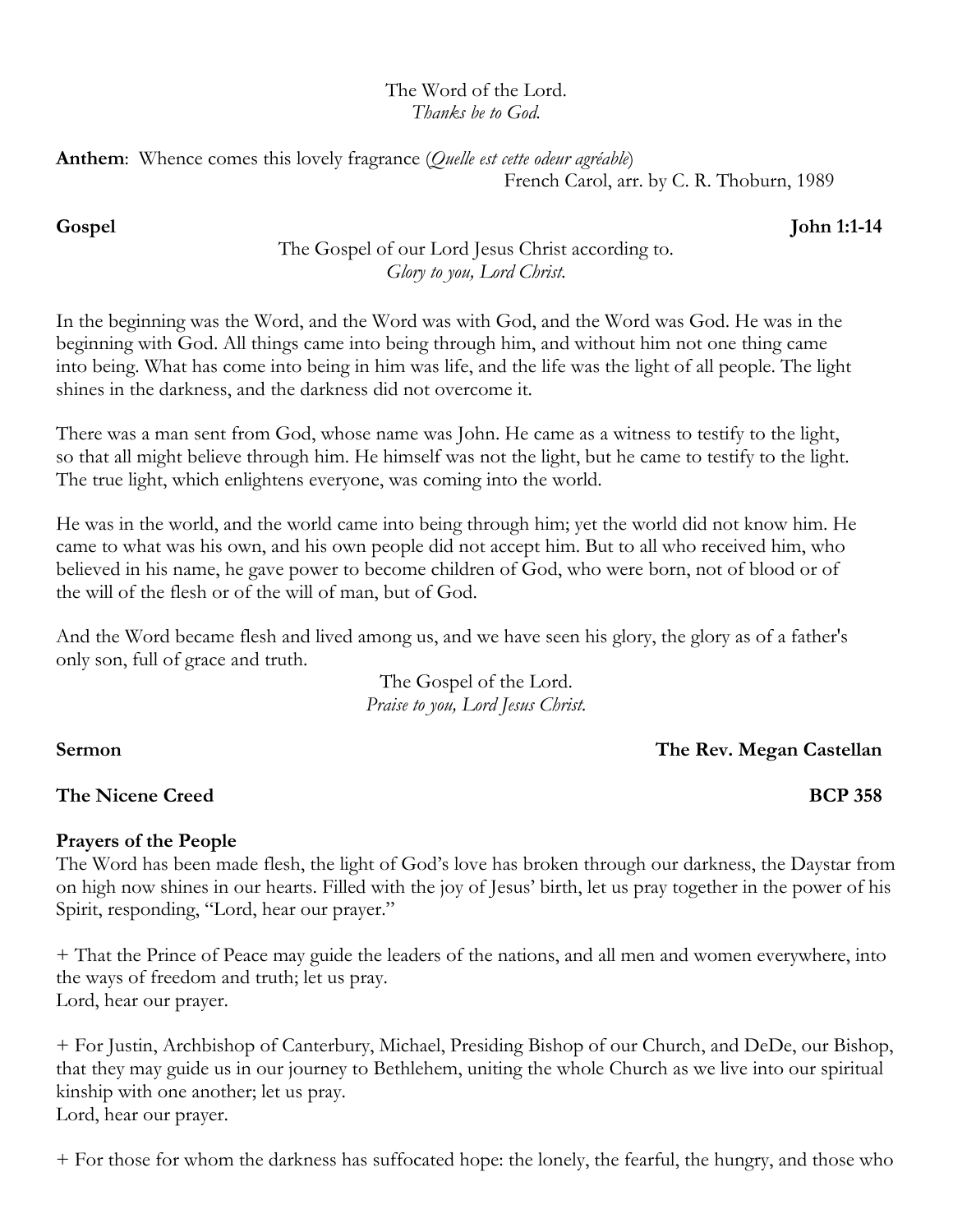bear a private grief; that they may see the dawn of God's love, and revive the eternal hope that never fades away; let us pray.

Lord, hear our prayer.

+ For our families and friends, and for all our absent sisters and brothers; for those who are sick, and for those who have died and who now feast at the heavenly banquet of God's grace; let us pray. Lord, hear our prayer.

+ That we may be released from the captivity of our sins, the places of interior blindness that cause us to choose darkness over light; that we may be forgiven by the power of the Holy Spirit; let us pray. Lord, hear our prayer.

+ That we who gather to share the Holy Eucharist, and those throughout the world who come to receive this sacrament of Holy Presence, may bear witness to Christ born in our hearts; let us pray. Lord, hear our prayer.

In the wonder of this night, [or In the beauty of this morning,] let us continue to offer our petitions.

For the special needs and concerns of our congregation, and especially for:

| Wes       | Dhara    | Theodore | Virginia | Joell  | eanne     |
|-----------|----------|----------|----------|--------|-----------|
| Jean      | Julee    | Paul     | John     | Linda  | Josephine |
| Susan     | Lorraine | Louis    | 1mmy     | James  | Fred      |
| Joan      | Edith    | Kay      | Ruth     | Lisa   | Amy       |
| CeCe      | Libby    | Joyce    | June     | Keith  | Dick      |
| Elizabeth | John     | Sue      | Mary     | Shella | Karen     |
| Richard   | Kathleen | Skip     | Clare    | Alana  |           |

For those celebrating the anniversary of their birth this week: Tim Schmidle, Alice Wagner, Phoebe Hain, Gabriel Henry, Jim Johnson.

## **The Lord's Prayer BCP 364**

### **Peace**

## **Dismissal**

**Postlude**: Meditation on *Divinum Mysterium* (Of the Father's love begotten) - Charles Callahan, 1993

**SPECIAL THANKS** to guest organist George Damp and assisting conductor Crawford R. Thoburn for their performances shared in our worship this morning.

## **Christmas Memorial Flowers**

Our Christmas poinsettias are offered in loving memory of: The Rev. W. Aubrey Arlin, Edith N. Arlin, Audrey A. Vault, Margaret Godlove, Mary Nunggesser, Ron Clayton, Ruth & Franklin Sipos, Sarah Richtmyer, Peter J. Hedrick, Stacey Hyatt